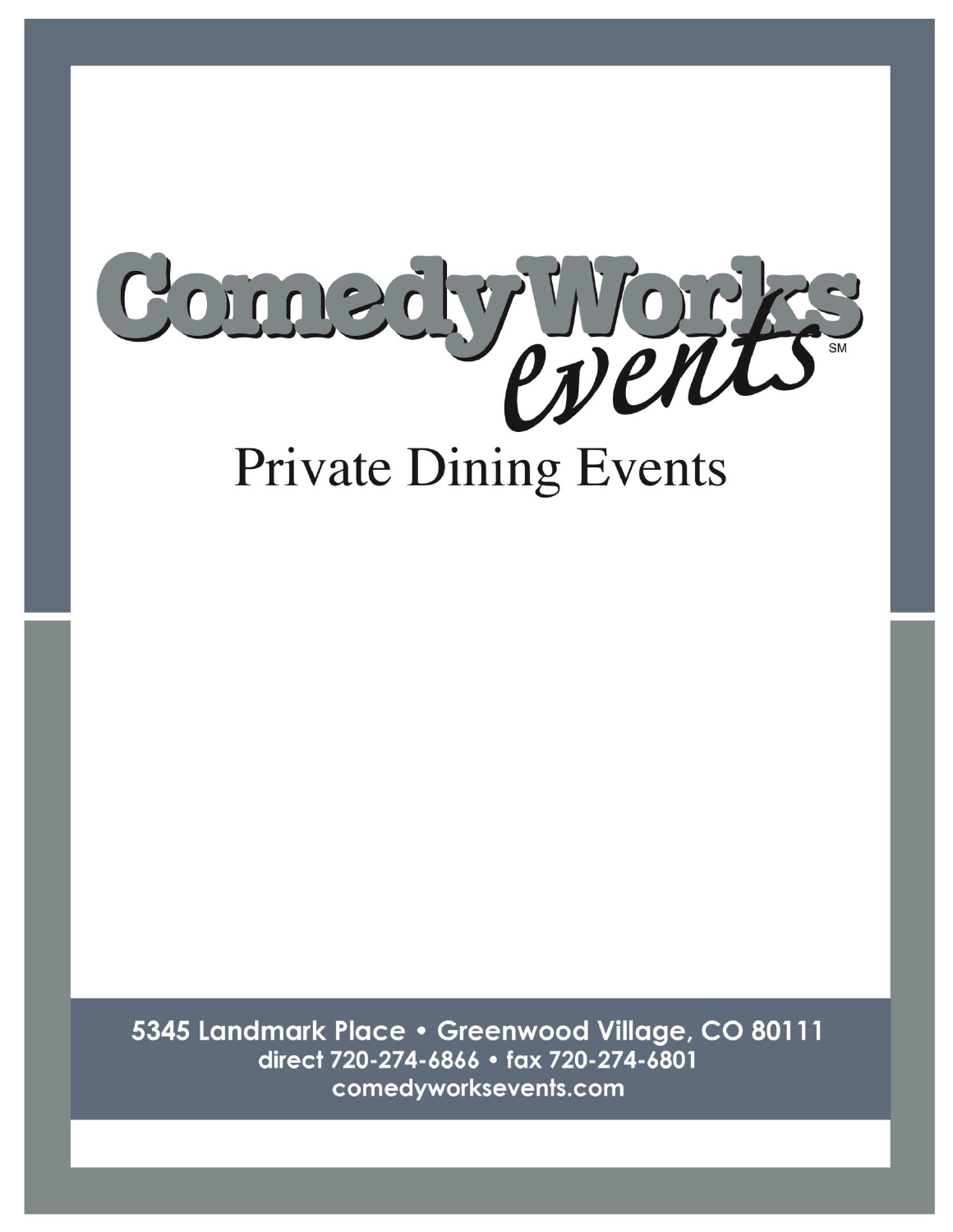Private Dining Rooms

The H4 Room

*50 seated guests, 70 reception style*

The H4 room is an elegant and chic event space suitable for any occasion. The subtle and contemporary décor will go perfectly with any event theme and is the ideal place for business meetings, cocktail parties and holiday parties. The H4 room is fully equipped with audio/visual capabilities to enhance all event types.

## The Howlett Room

### *24 seated guests, 30 reception style*

The Howlett room is visually stunning from the moment you walk into the room. With a circular ceiling and bold colors, this space creates a dramatic but intimate setting for a wide variety of events. Howlett offers discreet privacy for groups and is a popular space for smaller parties, dinners and business meetings.

Private Room Information

- *Menu Minimums:* \$35 per person
- Room reservations are definite upon receipt of your deposit(s) *We accept Cash, Checks, Visa, MasterCard, AMEX& Discover*
- Final payment for your event is due at the end of the event
- We supply basic white, black or ivory linens, napkins, tables, chairs, flatware, glassware and china
- *Labor Charge:* 21% will be added to the food and beverage total This covers the hourly wage of all event staff and is not a tip or gratuity for the event staff personnel, as we do not build gratuity into our pricing structure
- *Administrative Fee:*A standard industry charge that covers all pre-event consulting, coordinating, production, administrative overhead, documentation, preparation, and other event management - This charge is applied according to the space(s) you rent
- *Set-up Fee:*Applied to final check for all private rooms

*Curtis Ballroom -\$150 ◦ H4 -\$75 ◦ Howlett -\$50 ◦Showroom -\$225*

• *Sales Tax:* 7.25% will be applied to all charges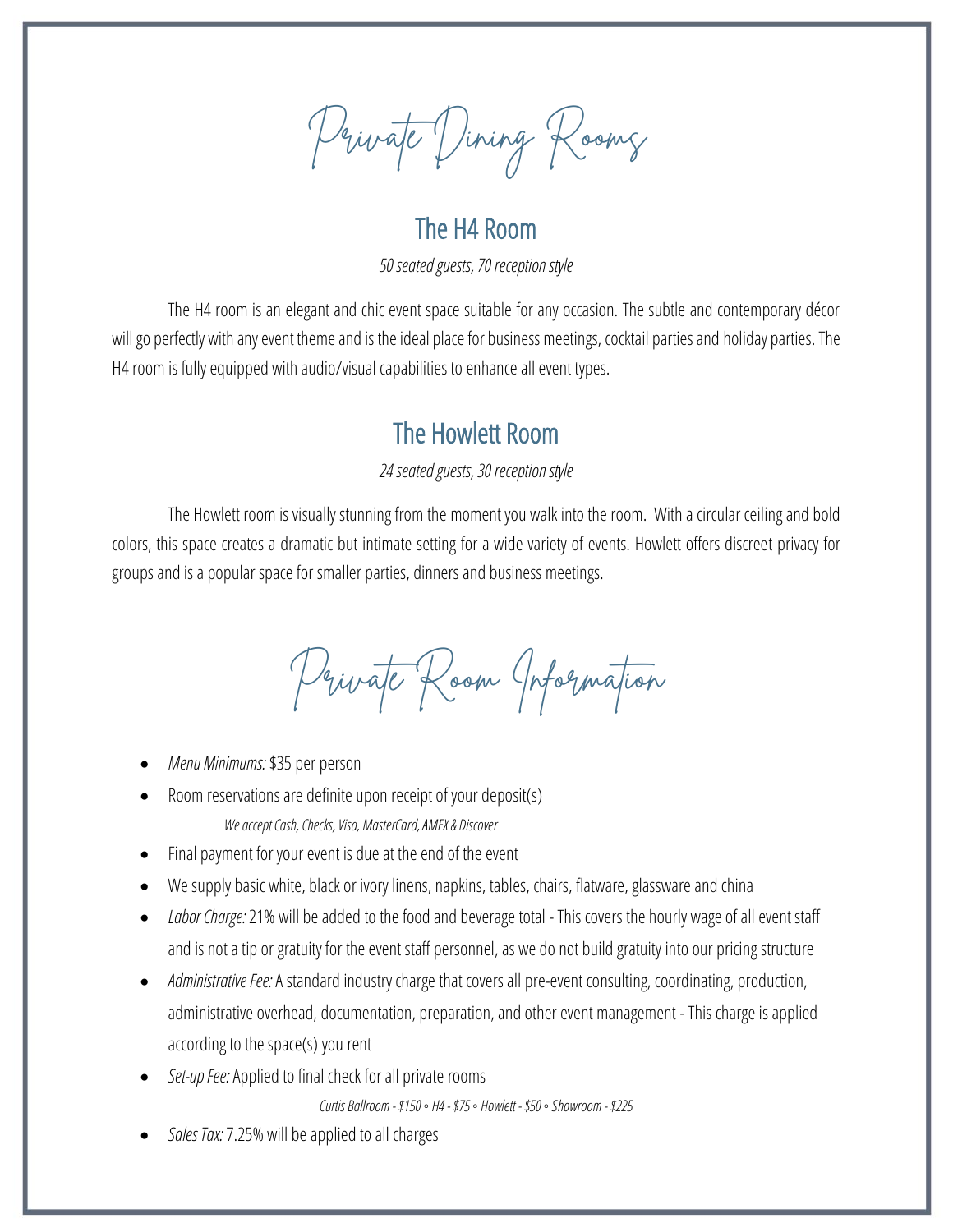Penny Hazel

*\$38per person*

### Beverages: Includes Non-Alcoholic Beverages & Coffee

### First Course:

(Choice of One Salad or Appetizer for Event)

### Salads:

*(One per Guest)*

### Mixed Greens

Tomatoes, Cucumbers, Carrots Balsamic Vinaigrette

### Caesar Salad

Romaine, Croutons, Parmesan Caesar Dressing

### Appetizers: *(For Table to Share)*

Artichoke Spinach Dip With Tortilla Chips & Vegetables

> Bruschetta With Herbed Crostini

Pork Pot Stickers Ginger Soy Dipping Sauce

### Entrées:

*(Choice of One)*

### Bistro Tender

Beef Medallions, Bourbon Demi-Glace Buttermilk Mashed Potatoes & Brussels Sprouts

### Sesame Seed Ahi Tuna

Spice Rubbed Seared Tuna Coconut Jasmine Rice & Stir Fry Vegetables Roasted Salmon

Grapefruit Beurre Blanc Buttermilk Mashed Potatoes & Sautéed Spinach

Lemon Chicken Lemon Cream Sauce, Parmesan Risotto & Asparagus

#### Vegetarian Penne Pasta

Mushrooms, Spinach, Roasted Red Peppers & Creole Mustard Cream Sauce

### Desserts:

*(Choice of One)*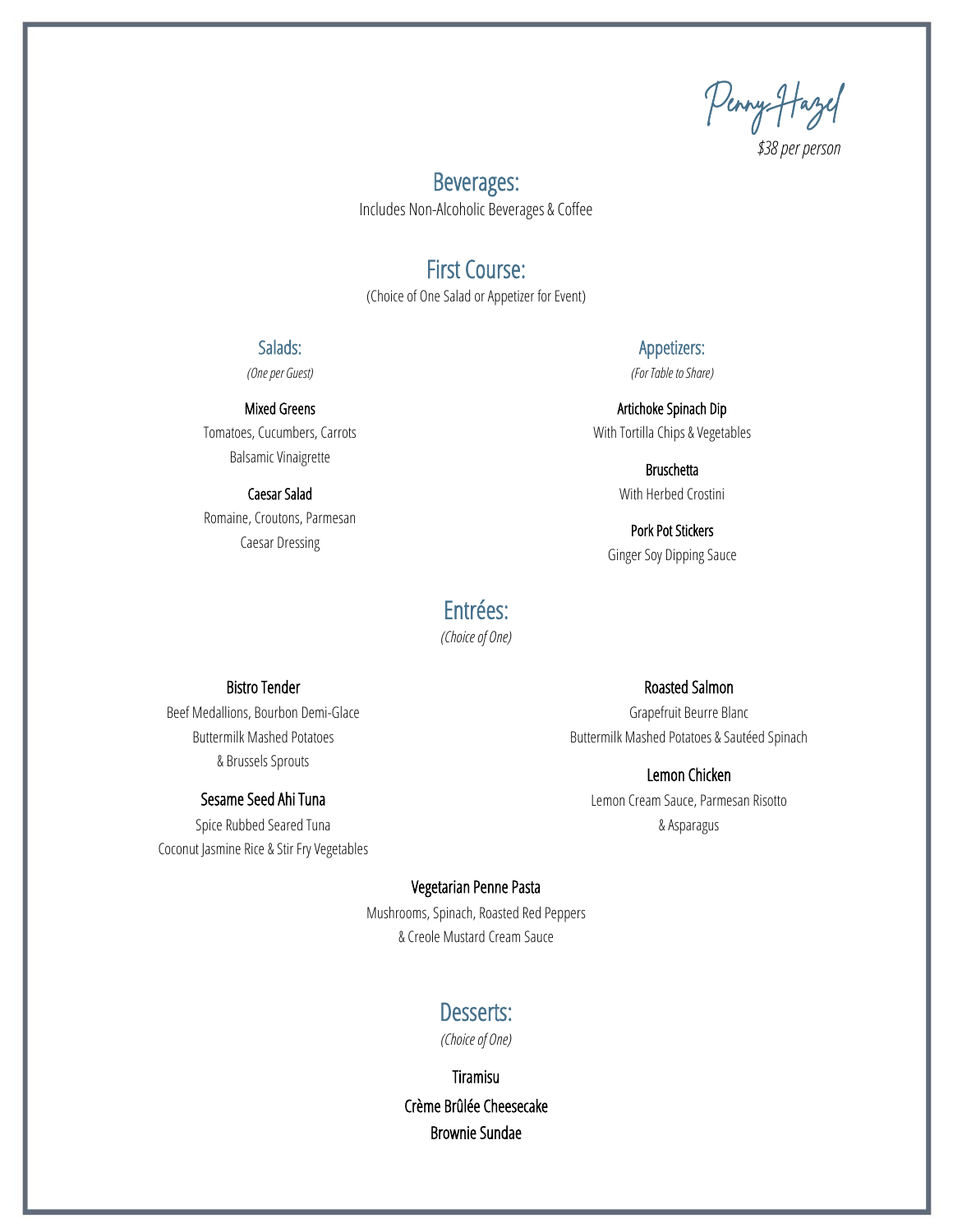Barbara Kathryn

*\$50per person*

### Beverages:

Includes EMCEE\* Hosted Bar Package, Non-Alcoholic Beverages & Coffee *\*Included for 2 Hours*

### First Course:

(Choice of One Salad or Appetizer for Event)

#### Salads:

*(One per Guest)*

#### Mixed Greens

Tomatoes, Cucumbers, Carrots Balsamic Vinaigrette

#### Caesar Salad

Romaine, Croutons, Parmesan Caesar Dressing

### Appetizers:

*(For Table to Share)*

Artichoke Spinach Dip With Tortilla Chips & Vegetables

> **Bruschetta** With Herbed Crostini

Pork Pot Stickers Ginger Soy Dipping Sauce

### Entrées:

*(Choice of One)*

#### Bistro Tender

Beef Medallions, Bourbon Demi-Glace Buttermilk Mashed Potatoes & Brussels Sprouts

### Sesame Seed Ahi Tuna

Spice Rubbed Seared Tuna Coconut Jasmine Rice & Stir Fry Vegetables

### Roasted Salmon

Grapefruit Beurre Blanc Buttermilk Mashed Potatoes & Sautéed Spinach

Lemon Chicken Lemon Cream Sauce, Parmesan Risotto & Asparagus

#### Vegetarian Penne Pasta

Mushrooms, Spinach, Roasted Red Peppers & Creole Mustard Cream Sauce

### Desserts:

*(Choice of One)*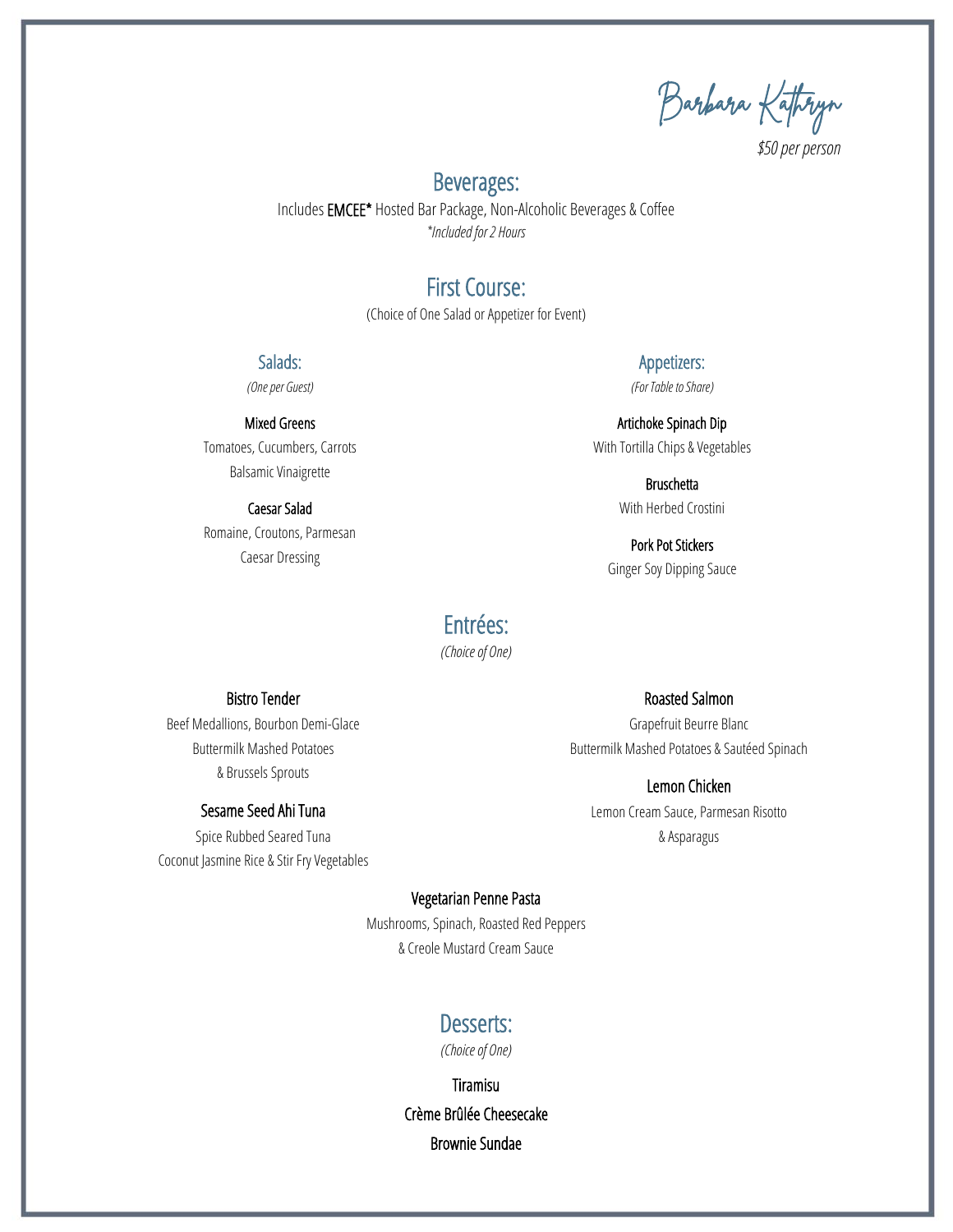Norma Jeanne

*\$55 per person*

### Beverages:

Includes OPENER\* Hosted Bar Package, Non-Alcoholic Beverages & Coffee *\*Included for 2 Hours*

### First Course:

(Choice of One Salad or Appetizer for Event)

#### Salads:

*(One per Guest)*

#### Mixed Greens

Tomatoes, Cucumbers, Carrots Balsamic Vinaigrette

#### Caesar Salad

Romaine, Croutons, Parmesan Caesar Dressing

### Appetizers:

*(For Table to Share)*

Artichoke Spinach Dip With Tortilla Chips & Vegetables

> **Bruschetta** With Herbed Crostini

Pork Pot Stickers Ginger Soy Dipping Sauce

### Entrées:

*(Choice of One)*

#### Bistro Tender

Beef Medallions, Bourbon Demi-Glace Buttermilk Mashed Potatoes & Brussels Sprouts

#### Sesame Seed Ahi Tuna

Spice Rubbed Seared Tuna Coconut Jasmine Rice & Stir Fry Vegetables

### Roasted Salmon

Grapefruit Beurre Blanc Buttermilk Mashed Potatoes & Sautéed Spinach

Lemon Chicken Lemon Cream Sauce, Parmesan Risotto & Asparagus

#### Vegetarian Penne Pasta

Mushrooms, Spinach, Roasted Red Peppers & Creole Mustard Cream Sauce

#### Desserts:

*(Choice of One)*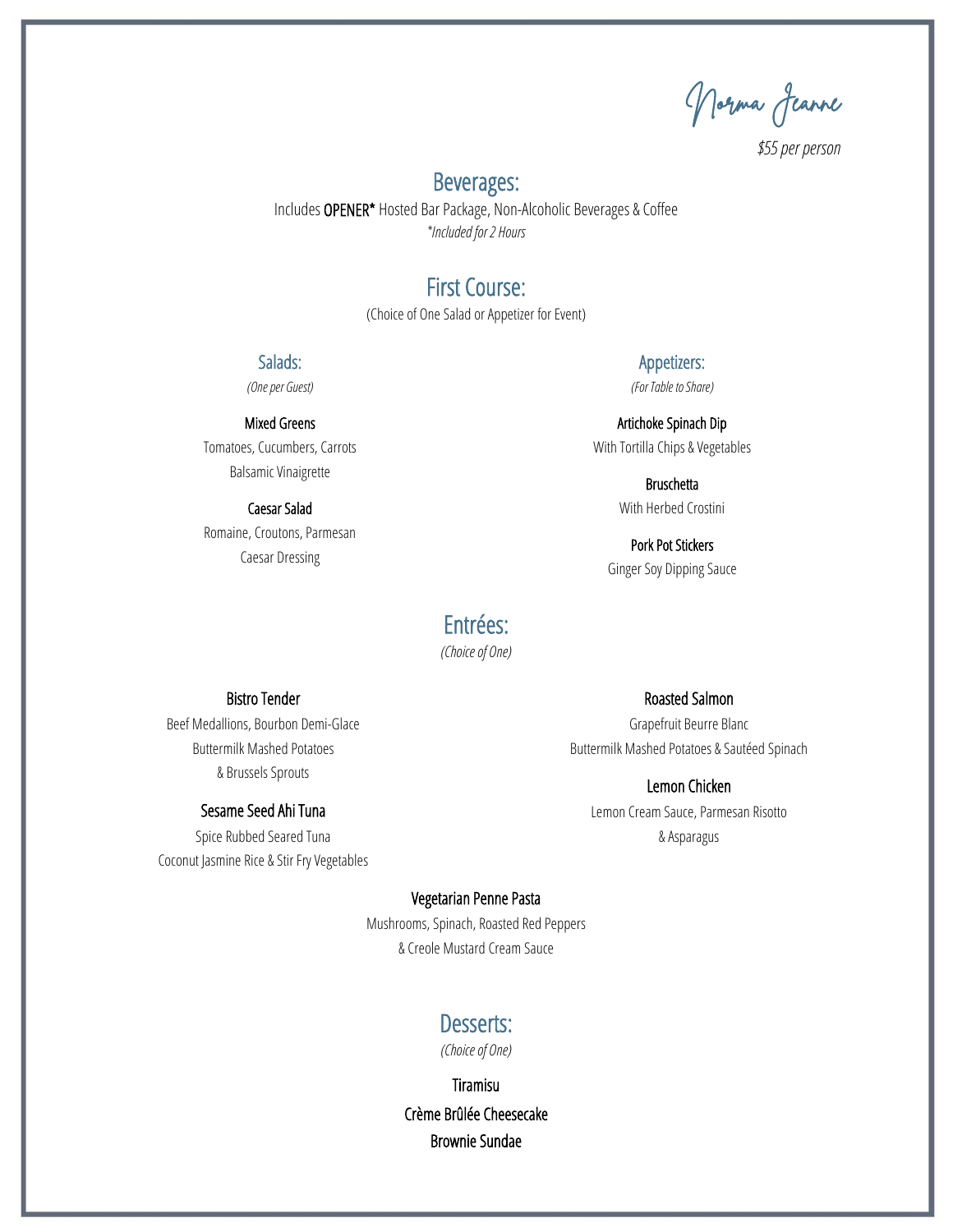Iva Ruth

*\$60per person*

### Beverages:

Includes HEADLINER\* Hosted Bar Package, Non-Alcoholic Beverages & Coffee *\*Included for 2 Hours*

### First Course:

(Choice of One Salad or Appetizer for Event)

#### Salads:

*(One per Guest)*

#### Mixed Greens

Tomatoes, Cucumbers, Carrots Balsamic Vinaigrette

#### Caesar Salad

Romaine, Croutons, Parmesan Caesar Dressing

Appetizers: *(For Table to Share)*

Artichoke Spinach Dip With Tortilla Chips & Vegetables

> Bruschetta With Herbed Crostini

Pork Pot Stickers Ginger Soy Dipping Sauce

### Entrées:

*(Choice of One)*

#### Bistro Tender

Beef Medallions, Bourbon Demi-Glace Buttermilk Mashed Potatoes & Brussels Sprouts

#### Sesame Seed Ahi Tuna

Spice Rubbed Seared Tuna Coconut Jasmine Rice & Stir Fry Vegetables Roasted Salmon

Grapefruit Beurre Blanc Buttermilk Mashed Potatoes & Sautéed Spinach

Lemon Chicken Lemon Cream Sauce, Parmesan Risotto & Asparagus

#### Vegetarian Penne Pasta

Mushrooms, Spinach, Roasted Red Peppers & Creole Mustard Cream Sauce

### Desserts:

*(Choice of One)*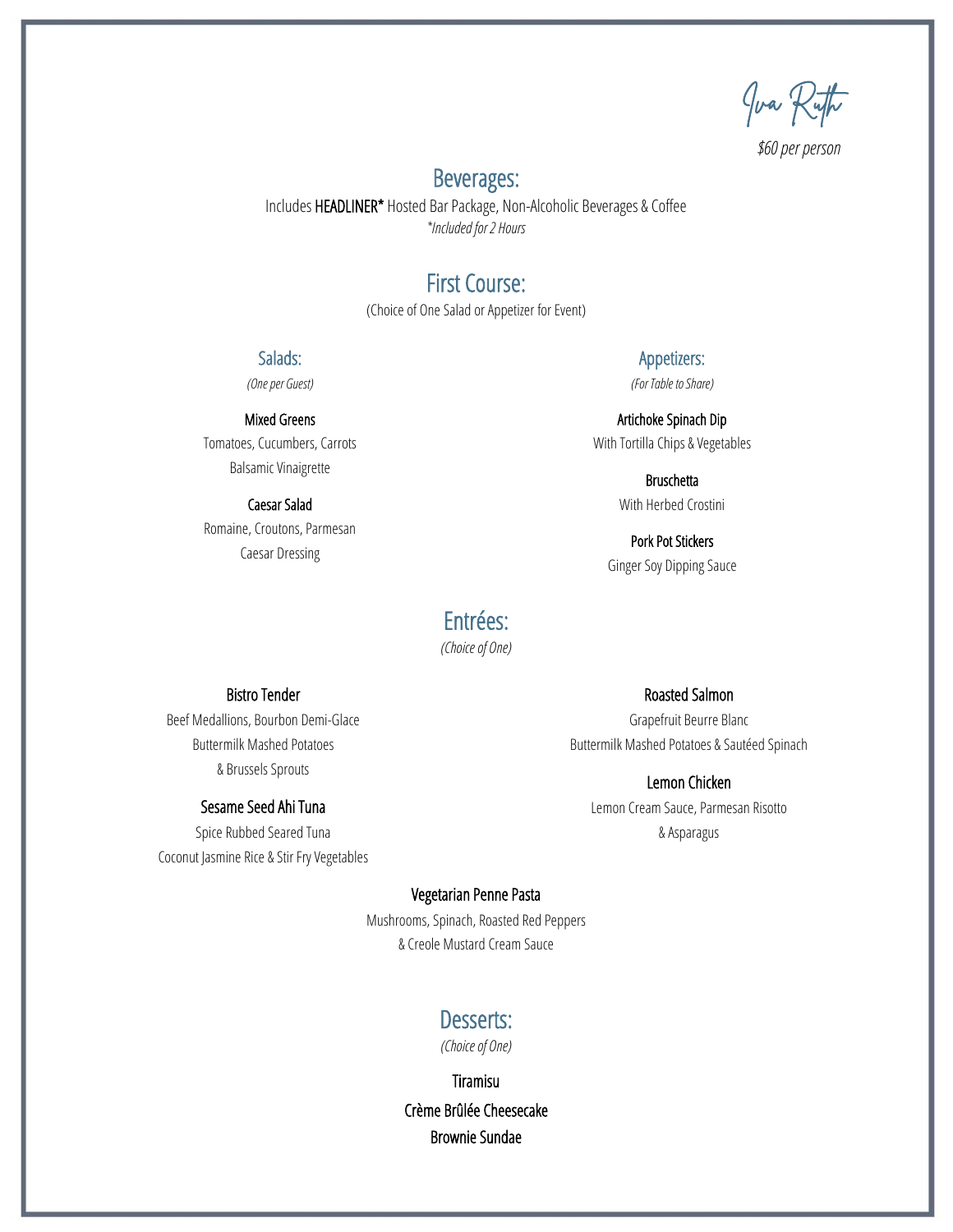Bar Packages

### Consumption Bar

*Final check is based upon the actual drinks ordered and paid in full by the host*

\$6 Bottled Beer ◦ \$7 House Wine ◦ \$8 Well ◦ \$10 Premiums \$12 Well Doubles/Martinis ◦ \$14 Premium Wines ◦ \$15 Premium Doubles/Martinis \$4 Red Bull

## Hosted Bar

*Hosted Bar Packages includes Non-Alcoholic Beverages (excluding Coffee)*

### Emcee

5 Hours ◦ \$21pp 4 Hours ◦ \$18pp 3 Hours ◦ \$15pp 2 Hours ◦ \$12pp Ticket ◦ \$7ea

*Includes: Beer & House Wine* 

### Opener

5 Hours ◦ \$29pp 4 Hours ◦ \$25pp 3 Hours ◦ \$21pp 2 Hours ◦ \$17pp Ticket ◦ \$8ea

*Includes: Beer, House Wine & Well Spirits* 

### Headliner

5 Hours ◦ \$34pp 4 Hours ◦ \$30pp 3 Hours ◦ \$26pp 2 Hours ◦ \$22pp Ticket ◦ \$12ea

*Includes: Beer, Premium Wine & Premium Spirits* 

### Cash Bar

*Guests pay for their own beverages – We accept Cash or Credit Cards*

\*When NOT combined with Consumption OR Hosted Bar Package:

Non-Alcoholic Beverages not included ◦ Bartender Fee will apply One Bartender: \$25 per hour *(One Bartender per 60 Guests)*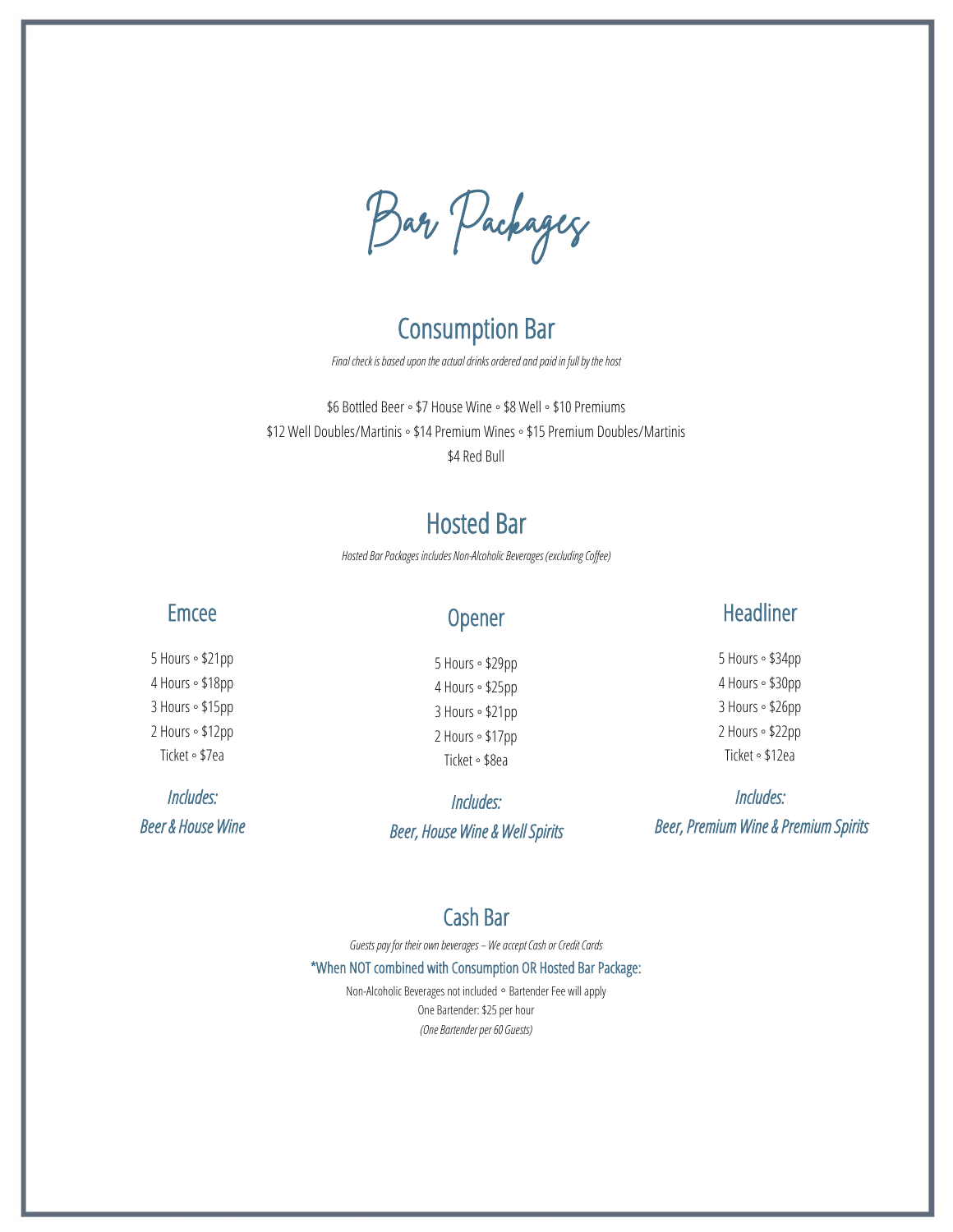Showroom Tickets

- *Group Packages:* for groups of 20 or more parties under 20 must go through box office unless dining with us beforehand
- *Pricing:* Show ticket prices are dependent upon the date of the show and headliner Please inquire for a quote
- *Payment:* Due in full at the time of booking
- Everyone in group must be 21 years or older with a valid I.D *(18 & older on Wednesdays)*
- Two-item minimum per person in the showroom Includes: Food, non-alcoholic & alcoholic beverages
- By purchasing group tickets, you will receive reserved seating as a group in the showroom

# Showtimes

Comedy Works South at The Landmark

Monday – CLOSED\*

Tuesday, Wednesday & Thursday – 7:30pm

Friday & Saturday – 7:15pm & 9:45pm

Sunday  $-7:00$ pm $*$ 

\*Varies seasonally and due to special comedic events

ALL TICKETS ARE NON-REFUNDABLE *We accept Cash, Visa, Master Card, Discover and American Express*